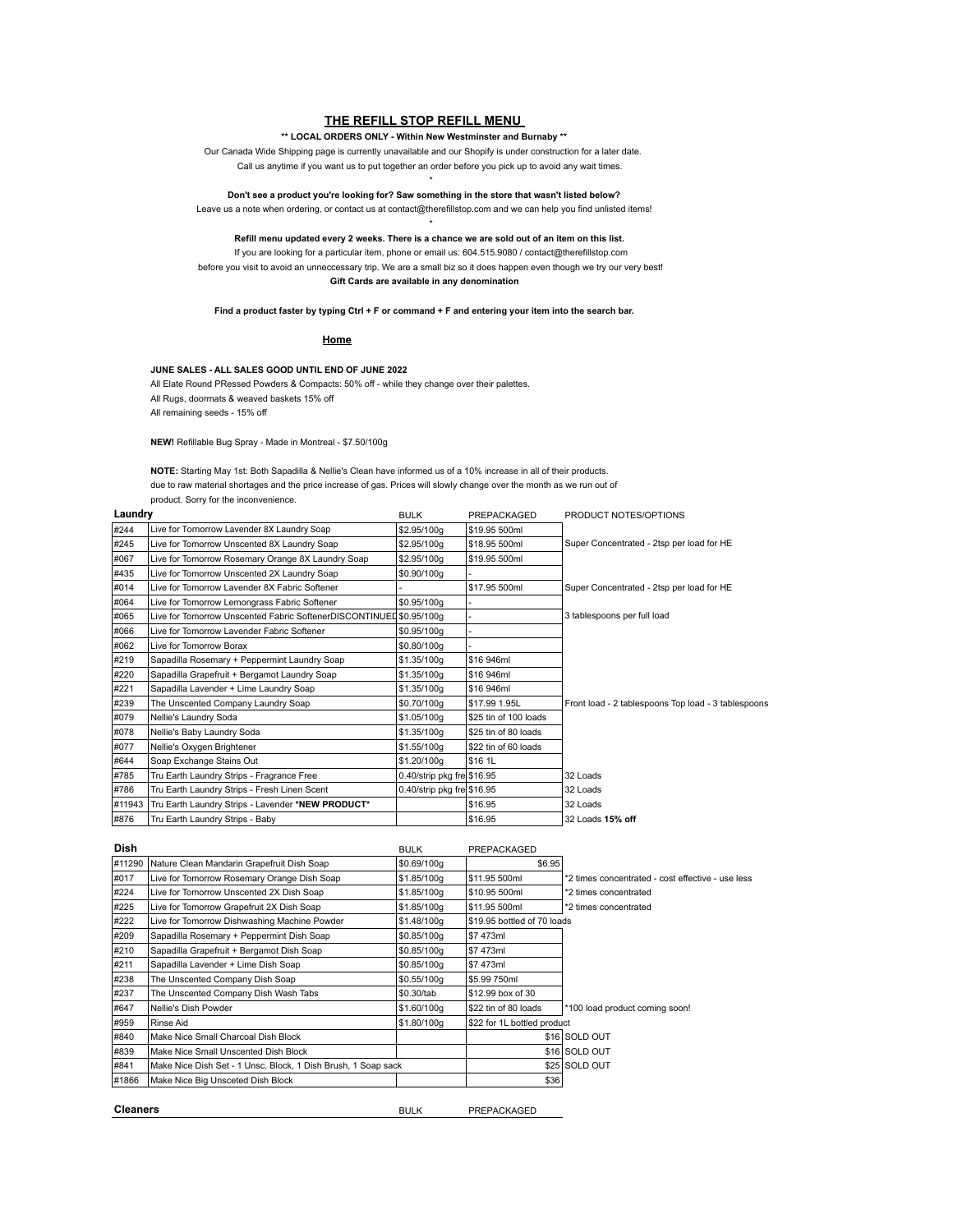| #212 | Sapadilla Rosemary + Peppermint Counter Cleanser    | \$1.20/100g | \$8473ml     |                                                                                                  |
|------|-----------------------------------------------------|-------------|--------------|--------------------------------------------------------------------------------------------------|
| #213 | Sapadilla Grapefruit + Bergamot Counter Cleanser    | \$1.20/100g | \$8473ml     |                                                                                                  |
| #214 | Sapadilla Lavender + Lime Counter Cleanser          | \$1.20/100g | \$8473ml     |                                                                                                  |
| #215 | Sapadilla Rosemary + Peppermint All Purpose Cleaner | \$1.40/100g | \$12739ml    |                                                                                                  |
| #217 | Sapadilla Grapefruit + Bergamot All Purpose Cleaner | \$1.40/100g | \$12739ml    | Light cleaning: 1-2 tablespoons per gallon H2O<br>Heavy cleaning: 2-4 tablespoons per gallon H2O |
| #218 | Sapadilla Lavender + Lime All Purpose Cleaner       | \$1.40/100g | \$12739ml    |                                                                                                  |
| #208 | Attitude Citrus Zest Bathroom Cleaner               | \$0.76/100g | -\$7 800ml   |                                                                                                  |
| #296 | Attitude Thyme + Citrus 99.9% Disinfectant          | \$0.65/100g | \$7 800ml    |                                                                                                  |
| #642 | Soap Exchange Carpet Cleaner                        | \$1.85/100g |              | 15% OFF CARPET CLEANER                                                                           |
| #641 | Soap Exchange Enzymes                               | \$1,80/100g |              |                                                                                                  |
| #643 | Soap Exchange Ship Shape Pumice Cleaner             | \$2.00/100g |              |                                                                                                  |
| #645 | Red Marvel Bathroom Cleaner                         | \$1.80/100g |              |                                                                                                  |
| #063 | Live for Tomorrow Glass Cleaner                     | \$1.55/100g |              |                                                                                                  |
| #068 | Live for Tomorrow Enviro Bleach                     | \$1.30/100g |              |                                                                                                  |
| #382 | Live for Tomorrow Lemongrass All Purpose Cleaner    | \$1.20/100g | \$9.95 500ml |                                                                                                  |
| #240 | The Unscented Company 2X Cleaning Vinegar (12%)     | \$0.40/100g |              |                                                                                                  |
| #593 | The Unscented Company All Purpose Cleaner           | \$0.60/100g | \$7 800ml    |                                                                                                  |
| #740 | Dr. Bronner Sal Suds Biodegradable Cleaner          | \$2.00/100g |              |                                                                                                  |

**Hair + Body**

| <b>Hand Soap</b> |                                             | <b>BULK</b> | PREPACKAGED   |          |
|------------------|---------------------------------------------|-------------|---------------|----------|
| #061             | Live for Tomorrow Rosemary Orange Hand Soap | \$1.86/100a | \$12.95 500ml | SOLD OUT |
| #226             | Live for Tomorrow Lavender Hand Soap        | \$1.86/100g | \$12.95 500ml |          |
| #227             | Live for Tomorrow Unscented Hand Soap       | S1.76/100a  | \$11.95 500ml | SOLD OUT |
| #431             | Sapadilla Lavender + Lime Hand Soap         | \$1.76/100g | S9 354ml      |          |
| #432             | Sapadilla Grapefruit + Bergamot Hand Soap   | \$1.76/100a | S9 354ml      |          |
| #433             | Sapadilla Rosemary + Peppermint Hand Soap   | \$1.76/100a | S9 354ml      |          |
| #749             | The Unscented Company Unscented Hand Soap   | \$1.00/100g | \$8.50 500ml  |          |

| <b>Body Care</b> |                                                         | <b>BULK</b> | PREPACKAGED       |
|------------------|---------------------------------------------------------|-------------|-------------------|
| #253             | Carina Organics Sweet Pea Body Wash                     | \$2.50/100g | \$15 360ml        |
| #272             | Carina Organics Unscented Body Wash                     | \$2.50/100g |                   |
| #279             | Carina Organics Citrus Body Wash                        | \$2,50/100a | \$15 360ml        |
| #246             | Nine-to-Five Face and Body Oil                          | \$24/30a    | \$26.99 30ml      |
| #140             | Les produits de Maya Regular (Olive Oil) Cleansing Milk | 3.95/100g   | \$18/240ml        |
| #141             | Les produits de Maya Shea Butter Cleansing Milk         | 3.95/100a   | \$18/240ml        |
| #142             | Les produits de Maya Coconut Oil Cleansing Milk 10% off | 3.95/100g   | \$18/240ml        |
| #252             | Carina Organics Sweet Pea Hydrating Skin Cream          | \$3.60/100g | \$15 250ml        |
| #271             | Carina Organics Unscented Hydrating Skin Cream          | \$3.60/100g | \$15 250ml        |
| #417             | Carina Organics Citrus Hydrating Skin Cream             | \$3.60/100g | \$15 250ml        |
| #1917            | Bug Spray - Let Produits de Maya                        | \$7.50/100g | \$16/120ml bottle |

| Hair Care |                                                      | <b>BULK</b> | PREPACKAGED         |     |
|-----------|------------------------------------------------------|-------------|---------------------|-----|
| #254      | Carina Organics Sweet Pea Daily Moisturizing Shampoo | \$2.50/100g | \$15 360ml          |     |
| #269      | Carina Organics Unscented Daily Moisturizing Shampoo | \$2.50/100g | \$15 360ml          |     |
| #255      | Carina Organics Sweet Pea Dandruff Shampoo           | \$2.50/100g | \$15 360ml          |     |
| #257      | Carina Organice Sweet Pea Extra Gentle Shampoo       | \$2.50/100g | \$15 360ml          |     |
| #266      | Carina Organics Lavender Shampoo + Body Wash         | \$2.50/100g | \$15 360ml          |     |
| #268      | Carina Organics Peppermint Shampoo + Body Wash       | \$2.50/100g | \$15 360ml          |     |
| #251      | Carina Organics Sweet Pea Daily Light Conditioner    | \$2.50/100g | \$15 360ml          |     |
| #265      | Carina Organics Lavender Daily Light Conditioner     | \$2.50/100g | \$15 360ml          |     |
| #267      | Carina Organics Peppermint Daily Light Conditioner   | \$2.50/100g | \$15 360ml          |     |
| #270      | Carina Organics Unscented Daily Light Conditioner    | \$2.50/100g | \$15 360ml          |     |
| #256      | Carina Organics Sweet Pea Deep Treatment Conditioner | \$3.60/100g | \$15 250ml          |     |
| #274      | Carina Organics Unscented Deep Treatment Conditioner | \$3.60/100g | \$15 250ml          |     |
| #259      | Carina Organics Sweet Pea Leave in Conditioner       | \$3.60/100g | \$15 250ml          |     |
| #258      | Carina Organics Sweet Pea Fast Dry Hairspray         | \$3.60/100g | \$15 250ml          |     |
| #250      | Carina Organics Sweet Pea Styling Gel (alcohol free) | \$3.60/100g | \$15 250ml          |     |
| #143      | Les produits de Maya Dry Shampoo (light hair)        | \$9.20/100g |                     |     |
| #144      | Les produits de Maya Dry Shampoo (dark hair)         | \$9.20/100g |                     |     |
| #367      | Carina Organics Unscented Facial Toner               |             | \$20 360ml          |     |
|           | The Unscented Company Shampoo OR Conditioner Bars    |             | \$16.95 ea          |     |
|           | Unwrapped Life Shampoo OR Conditioner Bars           |             | \$17.50 ea          | *Ha |
| #938      | The Unscented Company Shampoo                        | \$2.00/100g | \$15 - 500ml bottle |     |
| #899      | The Unscented Company Conditioner                    | \$2.00/100g | \$15 - 500ml bottle |     |

avana/Hydrator/Fixer/Detoxifier/Stimulator

| Baby |                                              | <b>BULK</b> | PREPACKAGED |
|------|----------------------------------------------|-------------|-------------|
| #263 | Carina Organics Scented Shampoo + Bodywash   | S3.60/100a  | S14 250ml   |
| #264 | Carina Organics Unscented Shampoo + Bodywash | \$3,60/100g | S14 250ml   |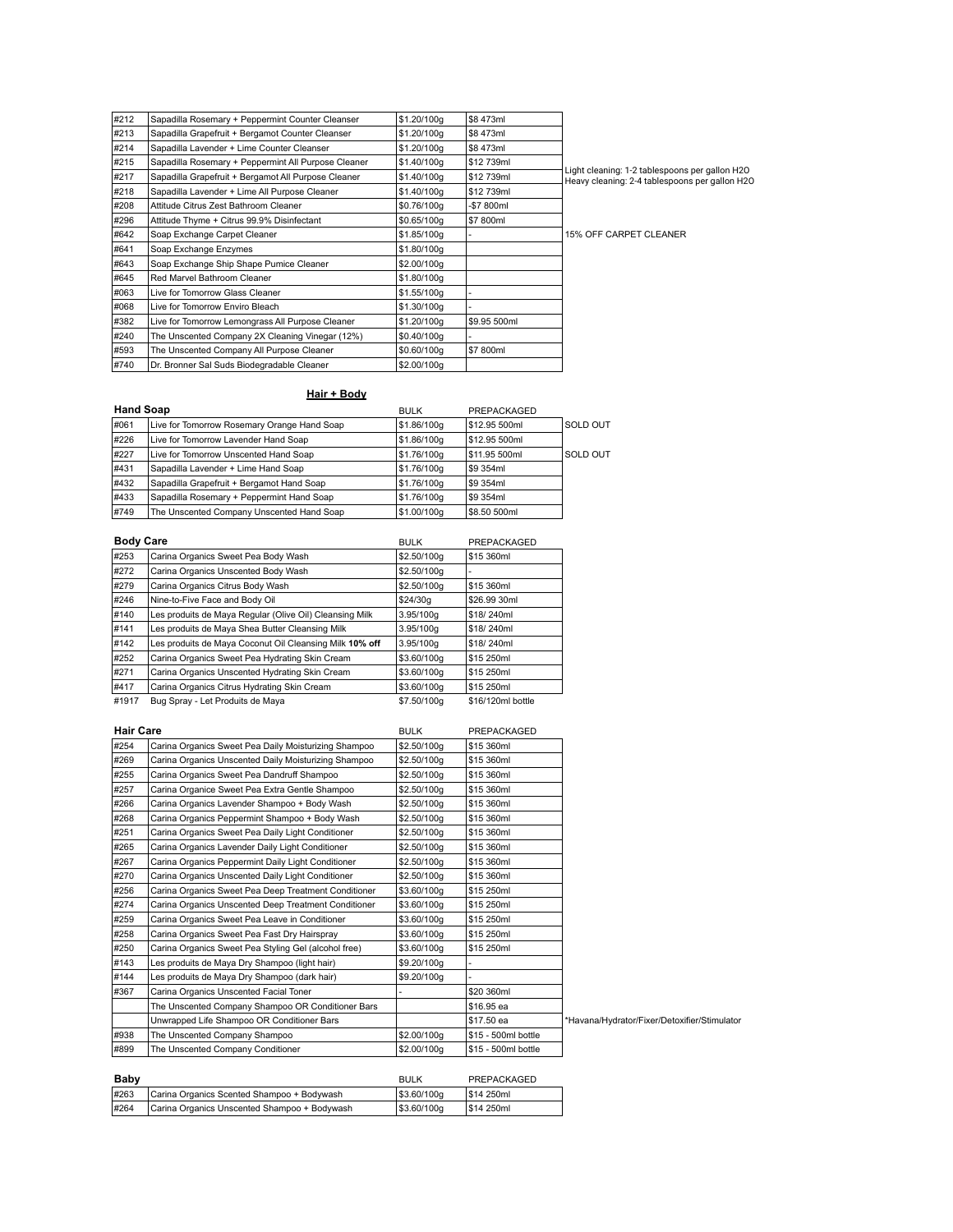| #260 | Carina Organics Scented Bubble Bath   | \$3.60/100g | S14 250ml |
|------|---------------------------------------|-------------|-----------|
| #261 | Carina Organics Unscented Bubble Bath | \$3,60/100g | S14 250ml |
| #262 | Carina Organics Unscented Lotion      | \$3,60/100g | S14 250ml |

| <b>Oral Care</b> |                                                         | <b>BULK</b> | PREPACKAGED |
|------------------|---------------------------------------------------------|-------------|-------------|
| #107             | Nelson Naturals Citrus Spice                            | \$9/60g     | S11 60ml    |
| #108             | Nelson Naturals Spearmint                               | \$9/60g     | S11 60ml    |
| #109             | Nelson Naturals Fennel                                  | \$9/60g     | S11 60ml    |
| #106             | Nelson Naturals Activated Charcoal + Peppermint         | \$12.50/60g | S15 60ml    |
| #110             | Nelson Naturals Moringa Forest Fresh (baking soda free) | \$12.50/60g | S15 60ml    |
| #115             | Nelson Naturals Mint Crush + Brush Tabs                 | \$12.50/60g | S15 60ml    |
| #116             | Nelson Naturals Charcoal Mint Crush + Brush Tabs        | \$12,50/60a | S15 60ml    |

| <b>Deodorant</b> |                                                      | <b>BULK</b> | PREPACKAGED    |                                  |
|------------------|------------------------------------------------------|-------------|----------------|----------------------------------|
| #132             | Routine Cat Lady (vegan)                             | \$21.50/58g | \$28 58g       |                                  |
| #133             | Routine Sexy Sadie (baking soda free)                | \$21.50/58g | \$28 58g       |                                  |
| #134             | Routine Like a Boss                                  | \$21.50/58g | \$28 58g       |                                  |
| #135             | Routine Super Star (activated charcoal + prebiotics) | \$21.50/58g | \$30 58g       |                                  |
| #562             | Lucy in the Sky                                      | \$21.50/58g | \$28 58g       |                                  |
| #563             | The Curator (baking soda free)                       | \$21.50/58g | \$28 58g       |                                  |
| #595             | Carina Organics Unscented Deodorant Spray            | \$3.60/100g | S14 250ml      |                                  |
|                  | Mulberry Skincare underarm deodorant                 |             | \$18.5 for 70g | Unscented, Clary Sage, Tea Tree, |

## **DIY Supplies - Not for Consumption**

|                     | Butters + Waxes - External use only, not for consumption | <b>BULK</b> |  |
|---------------------|----------------------------------------------------------|-------------|--|
| #164                | Beeswax (white pastilles)                                | \$4.75/100g |  |
| #165                | Beeswax (yellow pastilles, natural)                      | \$4.75/100g |  |
| #191                | Cocoa Butter (organic, unrefined)                        | \$6.50/100g |  |
| #192                | Shea Butter (organic, unrefined)                         | \$4/100g    |  |
|                     |                                                          |             |  |
| <b>Castile Soap</b> |                                                          | <b>BULK</b> |  |
| #1078               | Mountain Sky Eucalyptus Mint                             | \$2/100g    |  |
| #1077               | Mountain Sky Lavender Heaven                             | \$2/100g    |  |

| #1078 | Mountain Sky Eucalyptus Mint                   | \$2/100a |  |
|-------|------------------------------------------------|----------|--|
| #1077 | Mountain Sky Lavender Heaven                   | \$2/100a |  |
| #403  | Mountain Sky Unscented Castile Soap - BC Made! | \$2/100g |  |
| #1079 | Mountain Sky Citrus Bliss                      | \$2/100a |  |
|       | M                                              |          |  |

\*Mountain Sky is a BC business!

|        | <b>Carrier Oils - External use only, not for consumption</b><br><b>BULK</b> |              |               |
|--------|-----------------------------------------------------------------------------|--------------|---------------|
| #159   | Sweet Almond Oil                                                            | \$2/100g     |               |
| #160   | Grapeseed Oil                                                               | \$2/100g     |               |
| #162   | Jojoba Oil (golden)                                                         | \$10/100g    |               |
| #189   | Coconut Oil (organic, Refined)                                              | \$1.60/100g  | 3KG PAIL \$44 |
| #190   | Castor Oil (organic)                                                        | \$2/100g     |               |
| #639   | Rosehip Oil                                                                 | \$25.50/100g |               |
| #11072 | Neem Oil                                                                    | \$4/100g     |               |
| #787   | Argan Oil                                                                   | \$20,50/100g |               |

| Clavs |                    | <b>BULK</b> |                 |
|-------|--------------------|-------------|-----------------|
| #461  | French Red Clay    | \$5/100g    | <b>SOLD OUT</b> |
| #462  | French Yellow Clay | \$6/100a    |                 |
| #463  | Dead Sea Clay      | \$7/100a    |                 |

|        | <b>Essential Oils - External use only, not for consumption</b> | <b>BULK</b>  |          |
|--------|----------------------------------------------------------------|--------------|----------|
| #472   | Lavender (organic)                                             | \$46/100g    | SOLD OUT |
| #473   | Eucaplyptus (organic)                                          | \$28/100g    |          |
| #474   | Grapefruit (pink)                                              | \$58/100g    |          |
| #468   | Peppermint (organic)                                           | \$58/100g    |          |
| #556   | Rosemary                                                       | \$38.50/100g |          |
| #557   | Bergamot FCF                                                   | \$45/100g    |          |
| #723   | Tea Tree                                                       | \$28/100g    |          |
| #1073  | Lemon Essential Oil                                            | \$28/100g    |          |
| #11362 | Cedarwood Essential Oil                                        | \$28/100g    |          |

# **Flowers + Herbs -** External use only, not for consumption BULK

| #183 | Elder Flower       | \$7/50a |                 |
|------|--------------------|---------|-----------------|
| #184 | Hibiscus Flower    | \$7/50a | <b>SOLD OUT</b> |
| #185 | Jasmine Flower     | \$8/50a |                 |
| #186 | l Calendula Flower | S10/50a | <b>SOLD OUT</b> |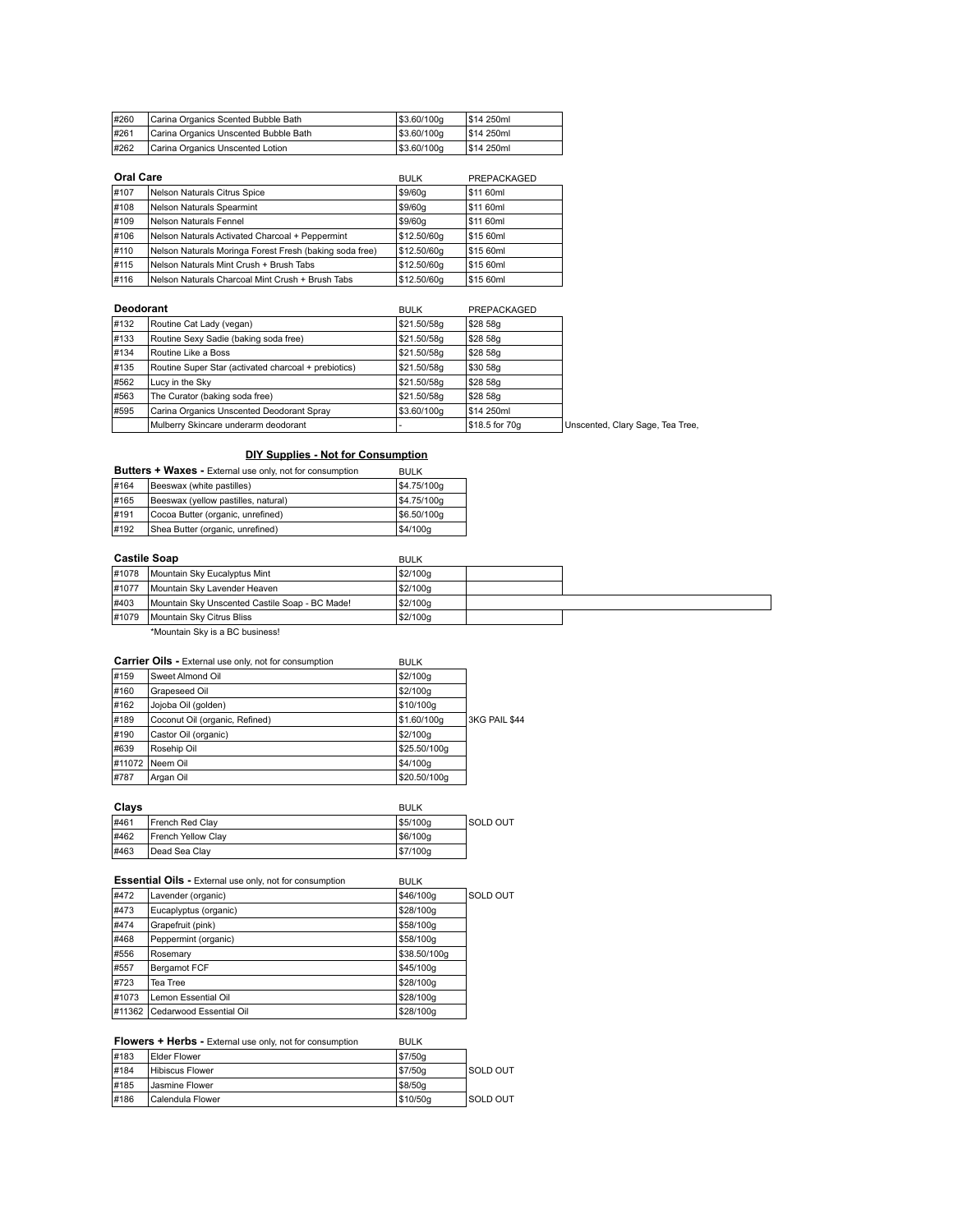| #187  | Rose Petals + Buds (pink)                                 | \$8/50g     |           |
|-------|-----------------------------------------------------------|-------------|-----------|
| #464  | Lavender Flower                                           | \$8.50/50g  |           |
|       |                                                           |             |           |
|       | Floral Waters - External use only, not for consumption    | <b>BULK</b> |           |
| #174  | Lavender Floral Water                                     | \$3/100g    |           |
| #175  | Rose Floral Water                                         | \$5/100g    |           |
| #171  | Chamomile Floral Water                                    | \$4.50/100g | Low stock |
| #176  | Tea Tree Floral Water                                     | \$3/100g    |           |
|       |                                                           |             |           |
| Salts | External use only, not for consumption                    | <b>BULK</b> |           |
| #169  | Dead Sea Salt (fine)                                      | \$1.25/100g |           |
| #199  | Himalayan Pink Salt                                       | \$2.00/100g |           |
| #202  | Epsom Salt                                                | \$0.65/100g |           |
|       |                                                           |             |           |
|       | <b>Candle Making</b>                                      | <b>BULK</b> |           |
| #372  | Melt + Tart Soy Candle Wax                                | \$1.50/100g |           |
| #374  | Cedar Wooden Wick                                         | \$1.75EA    |           |
| #312  | 3" Candle Wick                                            | \$0.25EA    |           |
| #313  | 6" Candle Wick                                            | \$0.35EA    |           |
|       |                                                           |             |           |
|       | <b>Other DIY</b> - External use only, not for consumption | <b>BULK</b> |           |
| #120  | Washing Soda (soda ash)                                   | \$0.55/100g |           |
| #166  | Citric Acid                                               | \$1.25/100g |           |
| #167  | Whole Milk Powder - Not for consumption                   | \$4/100g    |           |
| #168  | Whole Goat's Milk Powder - Not for consumption            | \$6.50/100g |           |
| #178  | Aloe Vera Extract                                         | \$3.50/100g |           |
| #179  | Aloe Vera Gel                                             | \$4/100g    |           |
| #180  | Glycerin (USP) Vegan                                      | \$3.00/100g |           |
| #506  | Witch Hazel Distillate (alochol free)                     | \$3.80/100g |           |
| #370  | Baking Soda - Aluminum Free                               | \$0.30/100g |           |
| #467  | 2" Metal Bath Bomb Mold                                   | \$13EA      | 40% OFF   |
| #508  | Colloidal OatmealDISCONTINUED                             |             |           |
| #724  | Vitamin E - MT50                                          | \$16/100g   |           |

| Containers |                                                     | EACH   |                 |
|------------|-----------------------------------------------------|--------|-----------------|
| #11287     | 15ml Amber Glass Dropper                            |        | \$3.00 Sold out |
| #11158     | 100ml Amber Glass Bottle w/mister                   | \$4.50 |                 |
| #11051     | 10ml Amber Glass Bottle w/ Dropper                  | \$2.00 |                 |
| #713       | 177ml/6oz Aluminum Pump Bottle                      |        | \$3.50 SOLD OUT |
| #11159     | 10oz Frosted Glass Bottle w/ Mister                 | \$3.50 |                 |
| #11157     | 10oz Green Glass Jars                               |        | \$3.00 Sold out |
| #732       | 118mL/4oz Blue Glass Bottle with Pump               | \$4.50 |                 |
| #11074     | 5ml Blue Glass Rollerball                           |        | \$2.25 Sold out |
| #10977     | 2ml Amber Glass Rollerball                          | \$1.50 |                 |
| #241       | 16oz Amber Boston Round with Trigger Spray (white)  | \$5.50 |                 |
| #306       | 500ml Clear Glass Bottle with Trigger Spray (white) | \$5.50 |                 |
| #206       | 16oz Amber Boston Round w/ Pump (white)             | \$5.50 |                 |
| #308       | 500ml Clear Glass Bottle w/ Pump (white)            | \$5.50 |                 |
| #10243     | 32ml/32oz Boston Round Glass Bottle w/ Black Cap    |        | \$6,00 Sold Out |

# **Regular Stocked Items for Sale** EACH

**HOME**

| Bathtub Brush w/ Extension                 |         | \$22 Sold Out                   |
|--------------------------------------------|---------|---------------------------------|
| Bruja Wooden Mop                           | \$60    |                                 |
| Ulat Wool Dryer Ball Set of 3 (Tri-colour) |         | \$30.00 LOCALLY MADE - Sold out |
| <b>Nellies Flyer Balls</b>                 | \$32,00 |                                 |

## **KITCHEN**

| Dish Brush - REDECKER                           | \$10               |
|-------------------------------------------------|--------------------|
| Dish Brush Refill - REDECKER                    | \$8                |
| Round Coconut Fibre Dish Brush                  | \$10               |
| Abeego Beeswax Wraps - Various Sizes            | \$18               |
| Mason Jar pumps - Regular Mouth                 | \$13               |
| Sponge Cloths - Various                         | \$6                |
| Drying mat sponge - Various                     | \$10               |
| Reusable Bubble Tea Cups                        | \$17 or 2 for \$30 |
| Reusable Wooden Bamboo Cuttlery Set (Travel pk) | \$16.99            |